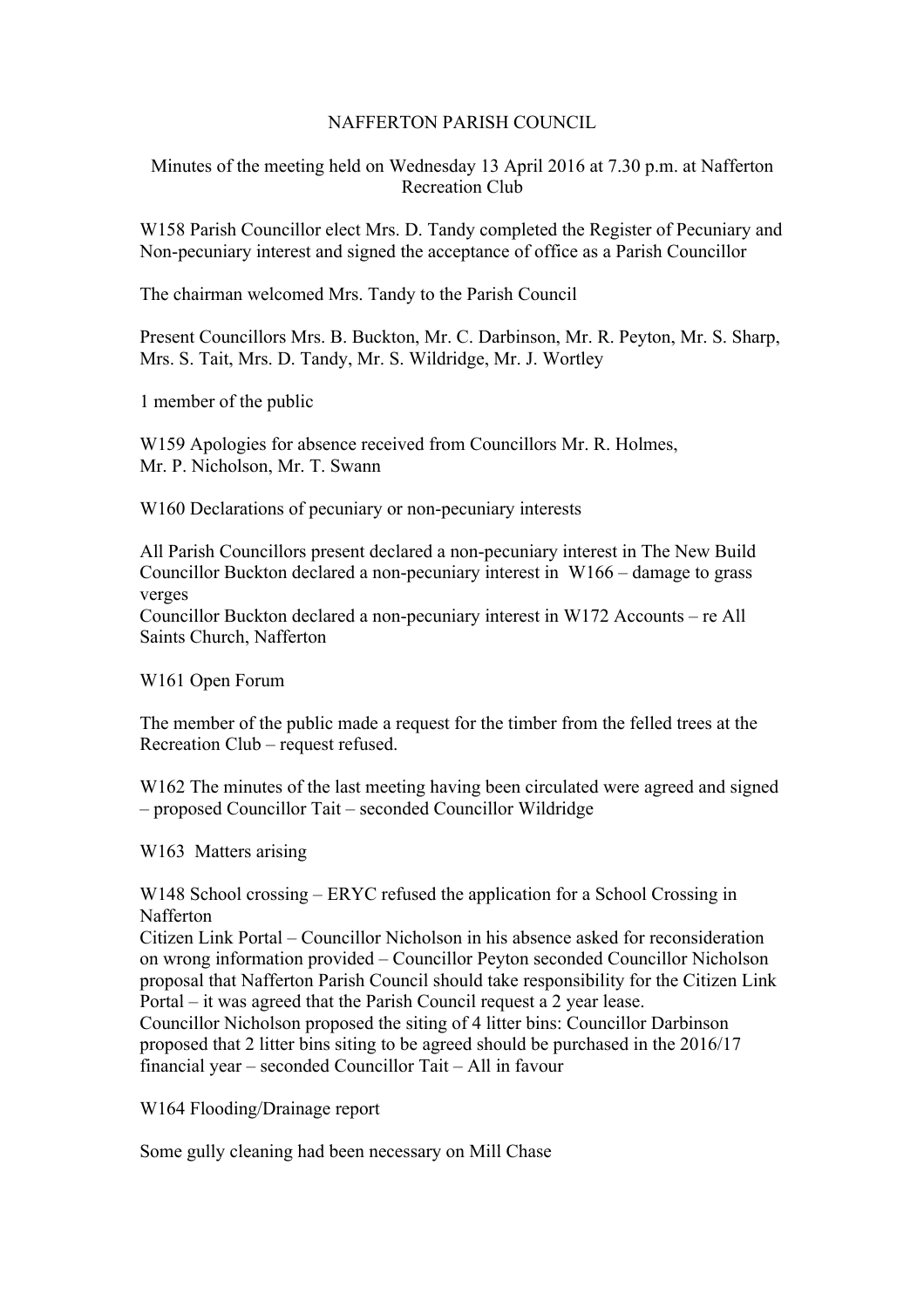## W165 Planning

16/00869/PLB – Alterations and erection of single storey extension and porch following demolition of existing porch to front, alterations and erection of sun room following demolition of colonnade and lean to bay and door replaced with window to side and rear – Kesters Farm, Nafferton – we have no objections to this application

16/1054/VAR – Variation of condition 3 (14/01214/PLF) Erection of two storey extension to side with 2 dormer windows to front, first floor extension to side, two storey extension to rear and construction of covered walkway to side following removal of existing (approved plans) – we have no objections on this planning application

## W166 Correspondence

Rural Community Defibrillators – Councillor Peyton Nafferton Post Office – move to new premises – noted Mr. D. Dunk – verge damage – Councillor Wortley to respond Mr. J. Wresdell – Verges in Nafferton – actioned/noted/filed Mr. W. Kavanagh – Nafferton in Bloom – note of appreciation – filed Mr. G. Munro – Road surface – Nafferton Roundabout – actioned/filed – Clerk to report to ERYC the road surface/potholes on Markman Lane

East Riding of Yorkshire Council

Public Open Spaces Protection Orders – request add Jubilee Gardens Village Walkabout – 7.6.16 – Councillor J. Wortley – ask Councillor Holmes Safe & Sound – noted Parish Council Liaison Meeting – Councillor Peyton and Clerk to attend Preliminary Draft Community Infrastructure Levy Charging Schedule consultation – n/a

Planning decision: 16/0091/PLF – Erection of open gazebo with pitched roof over existing hot tub – The Elms, 11 North Street, Nafferton – granted

W167 Parish Councillor Co-option

There are 2 vacancies on the Parish Council

W168 Committee Reports

Village Hall – Councillor Darbinson to represent the Parish Council Feoffee – Advertising for Bursary applications. Provided funding to Nafferton in Bloom Jefferson Hodgson – No representative Playground – No report Web – all ok